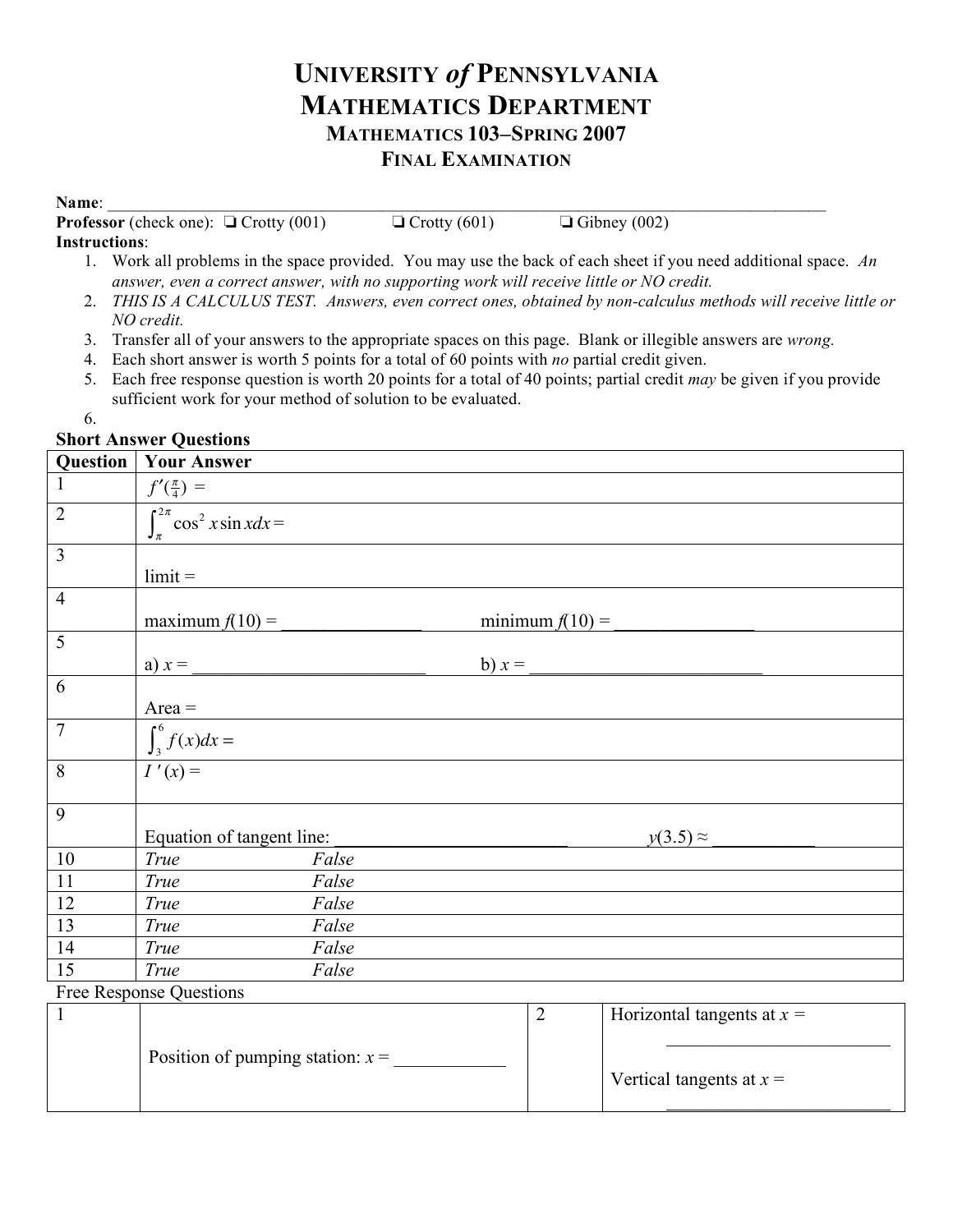## Short Answer Questions:

Work each question in the space provided. Short answer questions require NO algebraic simplification.

 $1<sub>l</sub>$  $f(x) = x^2 \sin x$ , find  $f'(\frac{\pi}{4})$ .

[4 pts]

2. Evaluate  $\int_{\pi}^{2\pi} \cos^2 x \sin x dx$  $\int_{\pi}^{2\pi} \cos^2 x \sin x dx$ .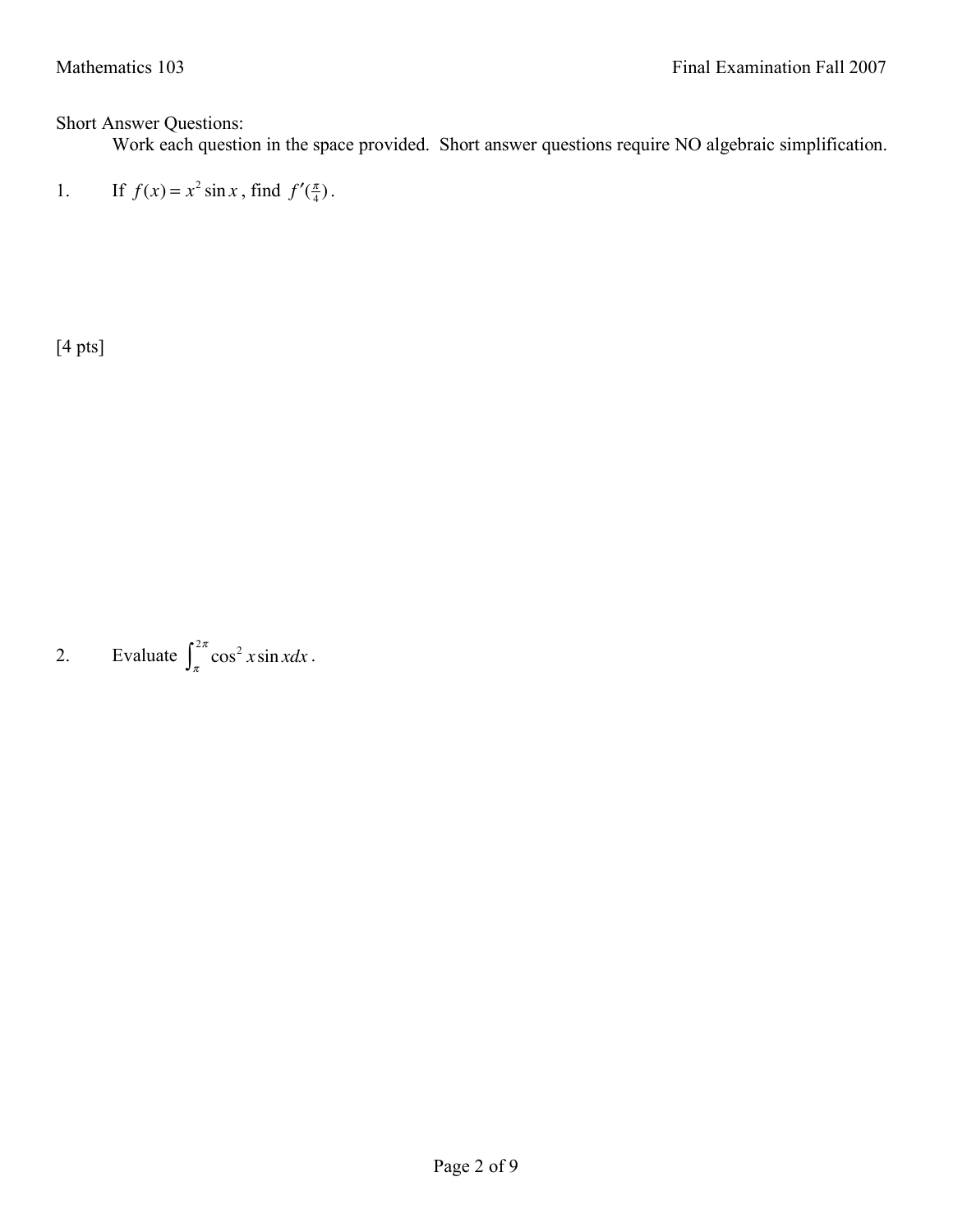3. Evaluate 
$$
\lim_{x \to \infty} \frac{x^2 - 3x + 29034}{7x^2 - 9999x + 2}
$$

4. Suppose you know that a certain function,  $f(x)$  has a derivative,  $f'(x)$ , which has values in the range  $-4 \le f'(x) \le 5$  when *x* is between 6 and 10. Find the maximum and minimum possible values of  $f(10)$ if  $f(6) = 17$ .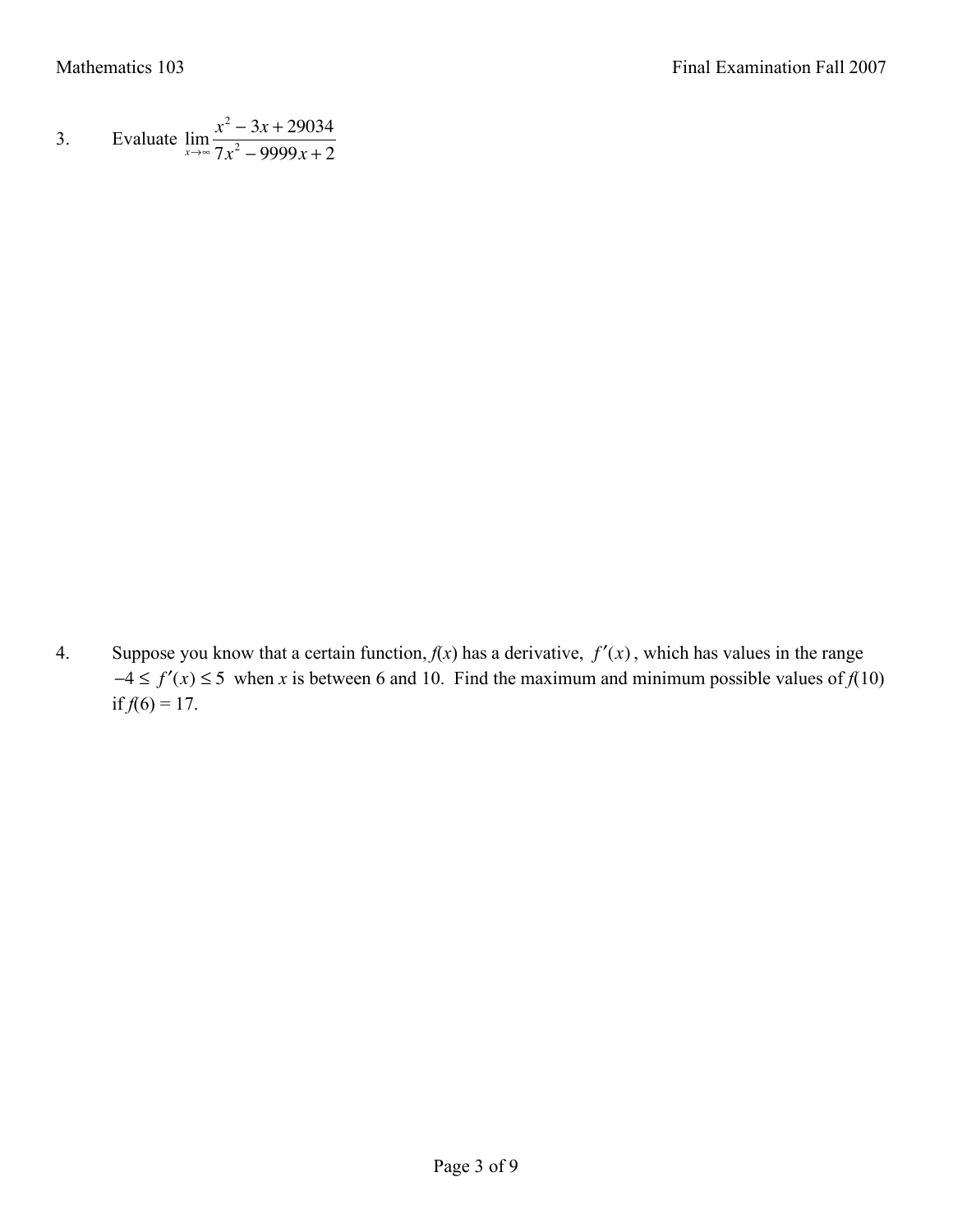5a. Consider the graph of the *derivative* ( $f'(x)$ ) of some function  $f(x)$  as shown below. At what value(s) of x does  $f(x)$  have a local maximum [NOTE: if none, write *none* in the proper space on your answer sheet]?



5b. Again using the graph in problem 5, above, at what value(s) of *x* does the function  $f(x)$  whose derivative is shown have a point (or points) of inflection [NOTE: if none, write *none* in the proper space on your answer sheet]?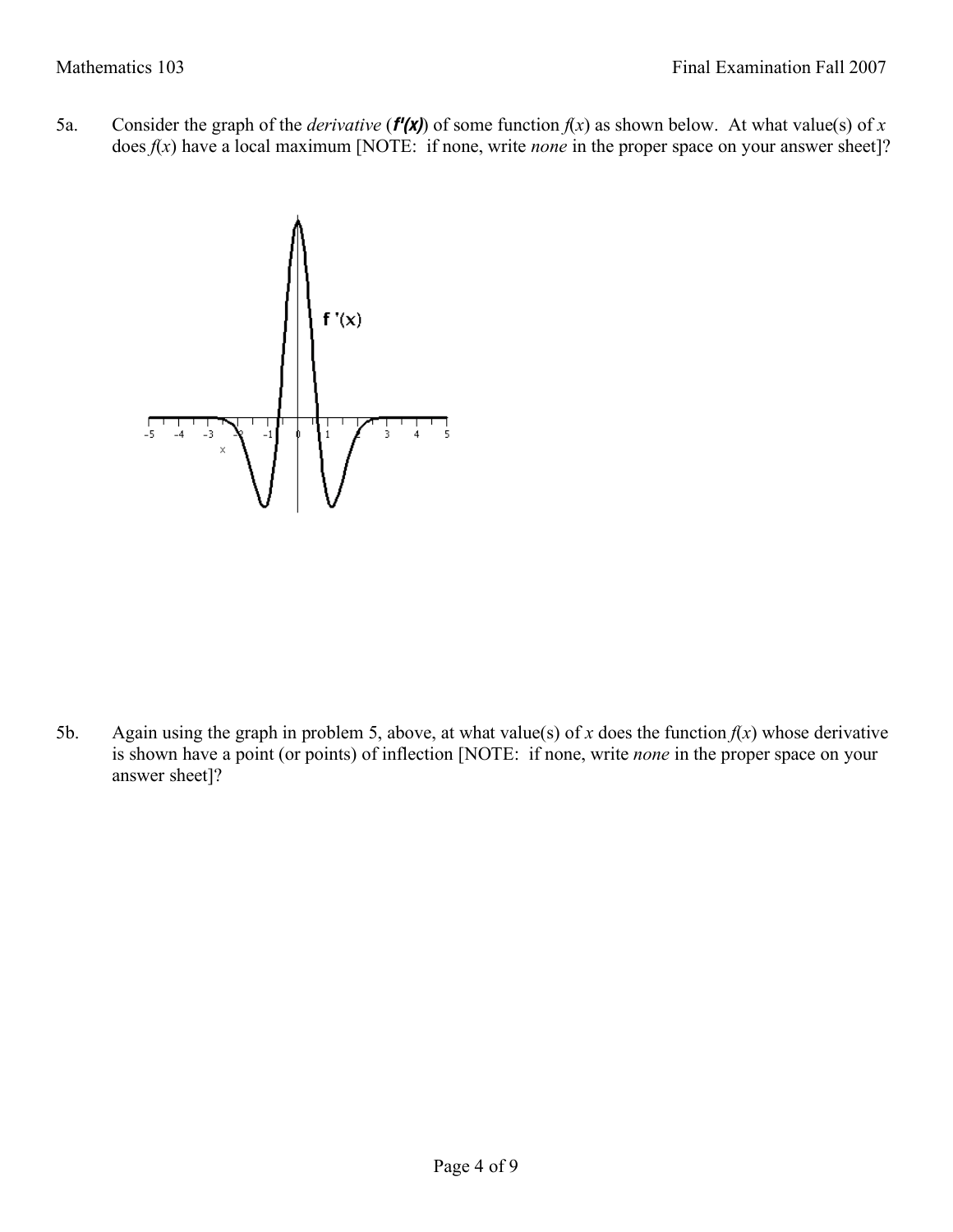6. Find the area of the region bounded by the curve:  $y^2 = x^6(1 - x^2)$ . (See graph, below) You may find the substitution  $x = \sin \theta$  helpful in evaluating the integral.



7. Suppose you know that  $\int_0^{\infty} f(x) dx = 10$  $\int_0^6 f(x)dx = 10$  and  $\int_0^3 f(x)dx = -4$  $\int_0^3 f(x)dx = -4$ . What is the value of  $\int_3^6 f(x)dx = ?$  $\int_3^6$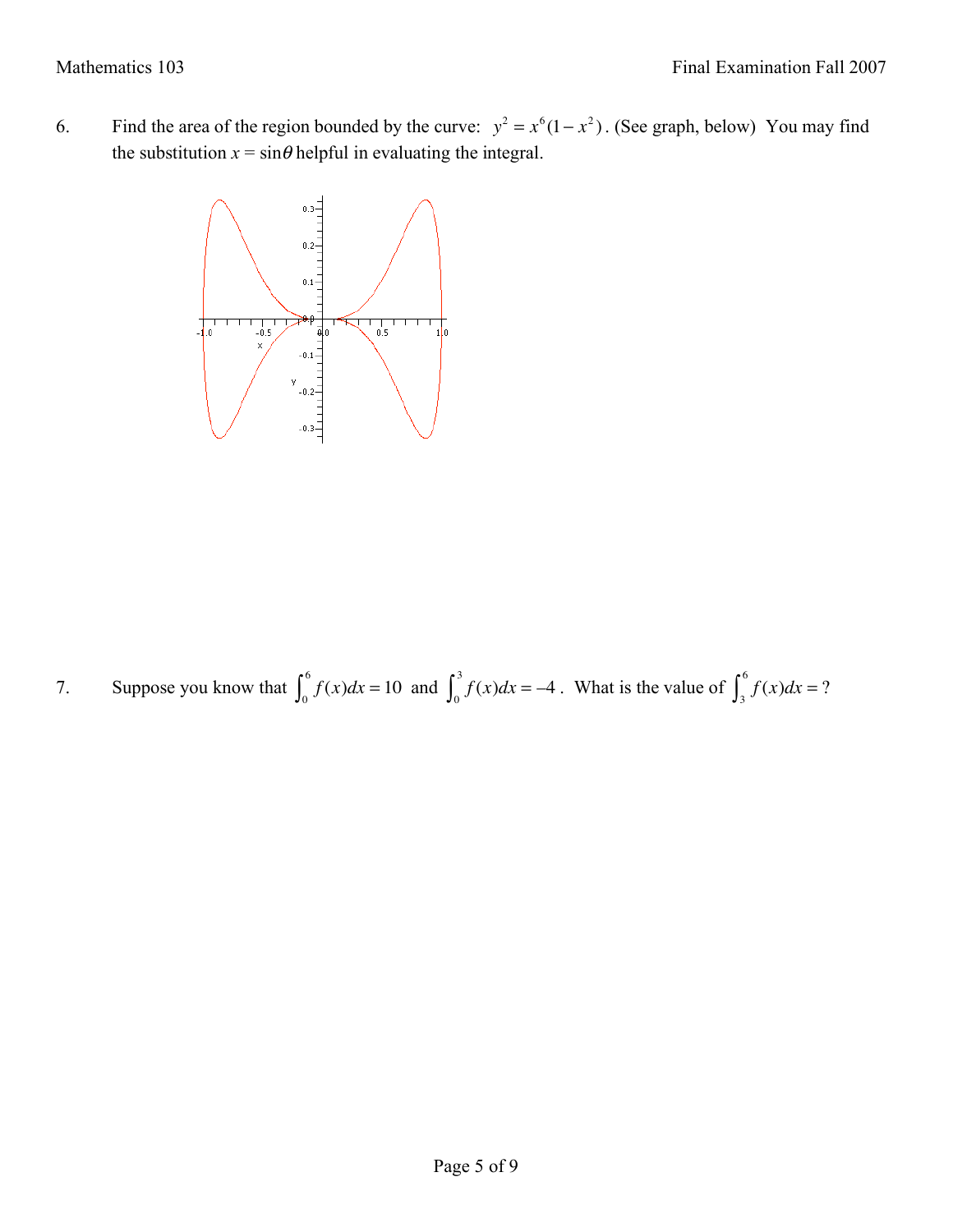8. A function  $I(x)$  is defined by the integral  $I(x) = \int_{0}^{x^2} \frac{\sin t}{\sqrt{t}}$  $\sqrt{x}$   $\sqrt{t}$  $\int_{x}^{x^2} \frac{\sin t}{\sqrt{t}} dt$ . Find the first derivative of *I*(*x*).

9. Consider the equation  $x^2 + 2xy + cos(y^2) = 10$ . Find the equation of the line tangent to this graph at the point (3, 0). Use your equation to approximate *y* when  $x = 3.5$ . Show your calculations here.

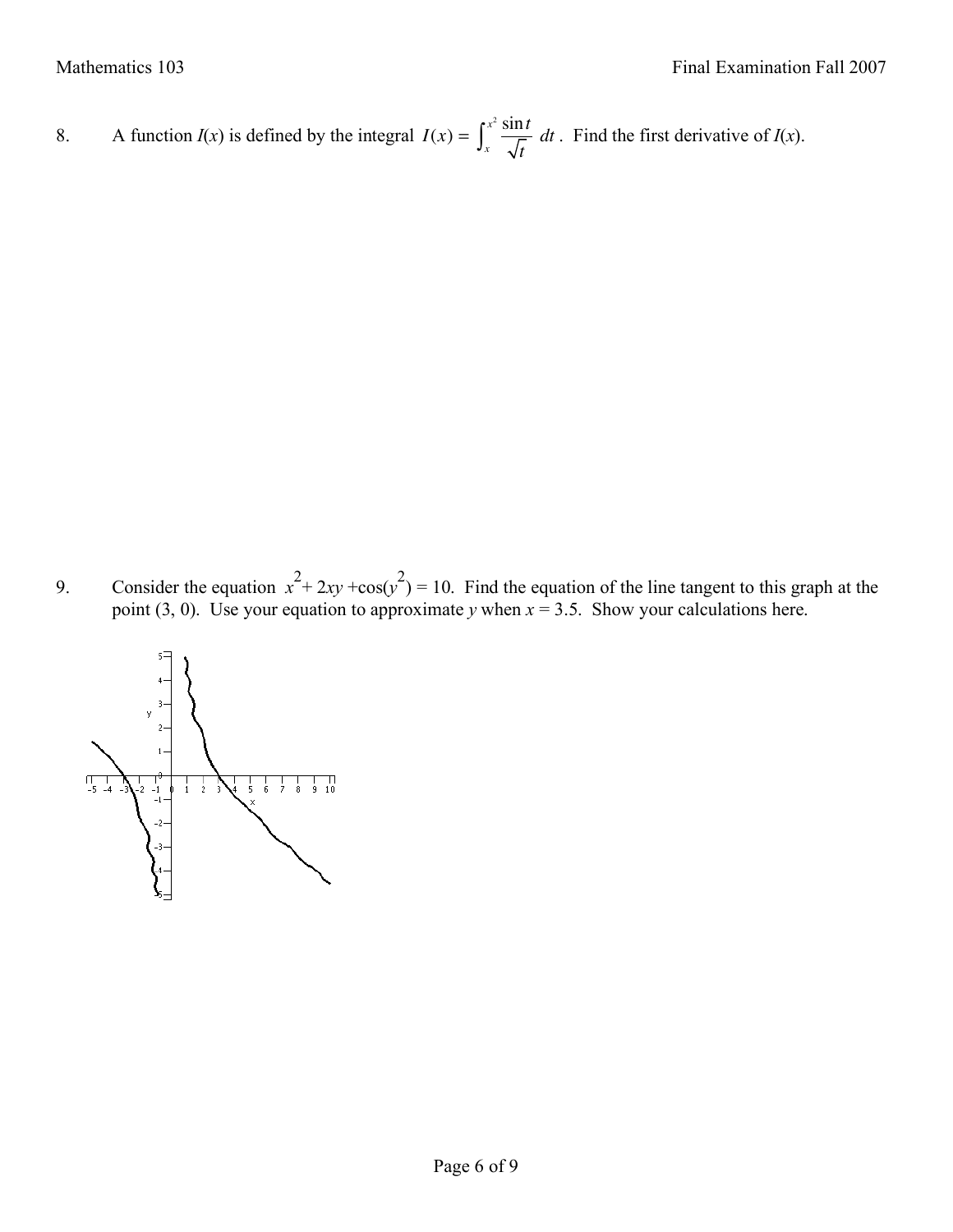Questions 10-15: Decide if each statement is True or False. Circle the correct answer here and circle *True* or *False* on your answer sheet in the appropriate place.

Assume that  $f(x)$  and  $g(x)$  are differentiable functions defined for all real numbers *x*.

- 10. It is possible that  $f(x) > 0$  everywhere,  $f'(x) > 0$  everywhere and  $f''(x) < 0$  everywhere. (TRUE/FALSE)
- 11 *f* can satisfy  $f''(x) > 0$  everywhere,  $f'(x) < 0$  everywhere and  $f(x) > 0$  everywhere. (TRUE/FALSE)
- 12. *f* and *g* can satisfy  $f'(x) > g'(x)$  for all *x* and  $f(x) < g(x)$  for all *x*. (TRUE/FALSE)
- 13. If  $f'(x) = g'(x)$  for all *x* and  $f(x_0) = g(x_0)$  for some  $x = x_0$ , then  $f(x) = g(x)$  for all *x*. (TRUE/FALSE)
- 14. If  $f''(x) < 0$  everywhere and  $f'(x) < 0$  everywhere then  $\lim_{x \to +\infty} f(x) = -\infty$ . (TRUE/FALSE)
- 15. If  $f'(x) > 0$  everywhere and  $f(x) > 0$  for all *x* then  $\lim_{x \to \infty} f(x) = \infty$ . (TRUE/FALSE)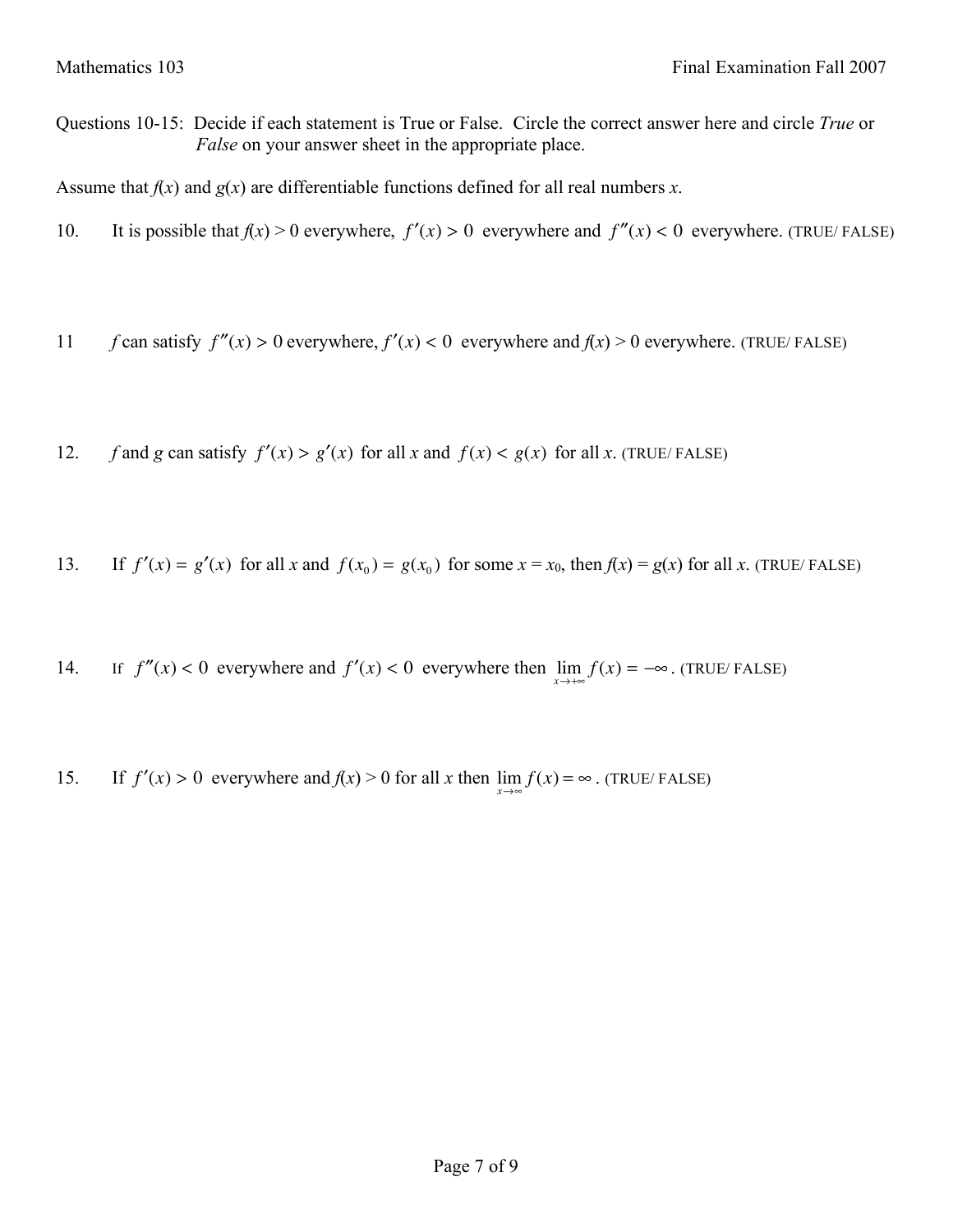### **Free Response Questions:**

Show your work here and transfer your results to your answer sheet. Part credit will be given for those parts of these problems properly executed. Each question is worth 10 points.

1. On the same side of a river with straight banks are two towns (T1 and T2) and a pumping station (S) that supplies water to both towns (see diagram below). The pumping station is at the river's edge with pipes extending straight to the distribution points in each town. Where should the pumping station be located (i.e., at what value of *x* in the diagram) to minimize the *total* length of the pipes P1 and P2?